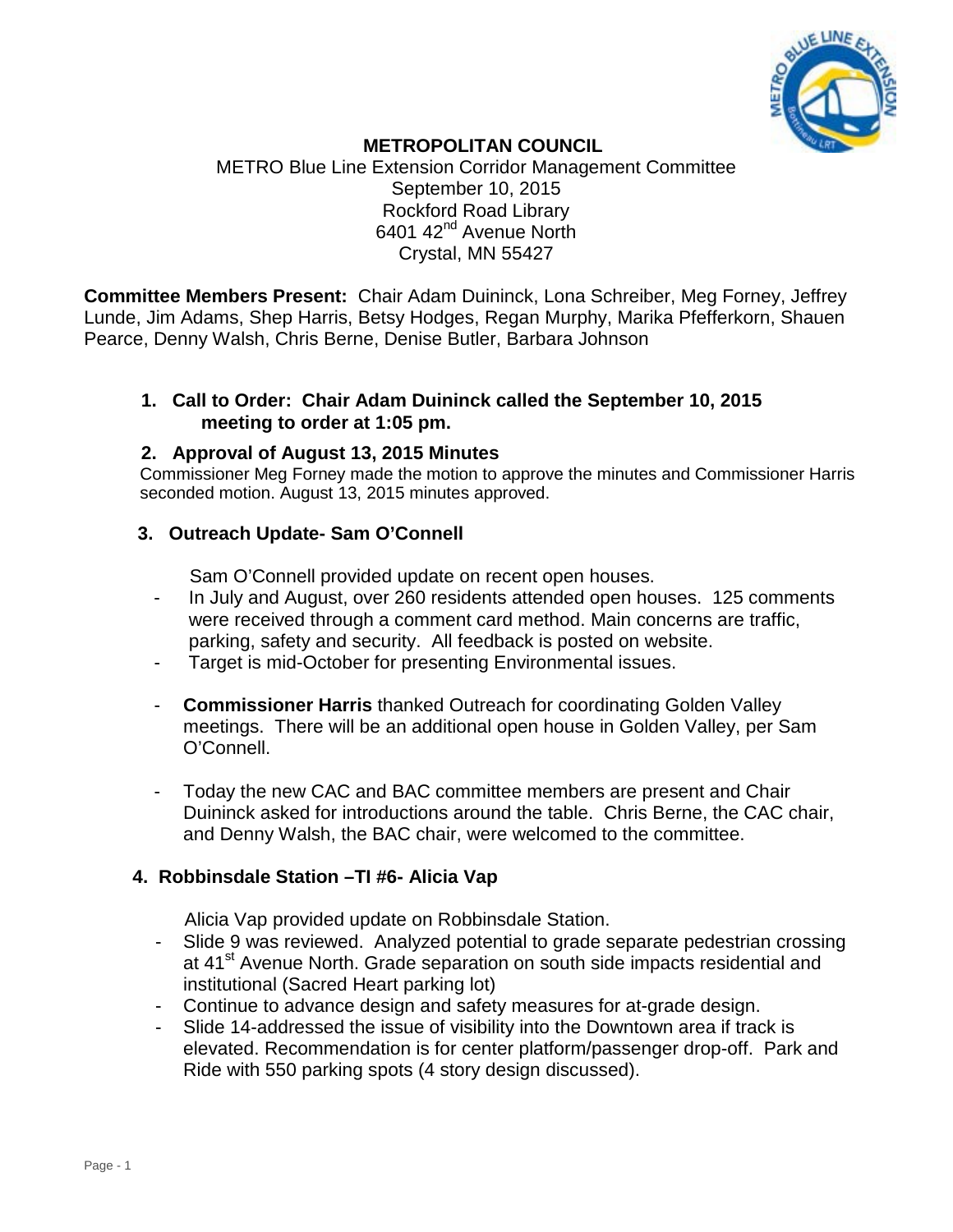- **- Mayor Hodges** questioned plan to develop EMI/Asian grocery/Metro Transit properties.
- - **Mayor Regan** gave kudos to the consultants design rendering offered in July. He expressed that the tan area on slide 17 should be privately owned.

Traffic improvements at the Robbinsdale Station were reviewed and include:

- Left- turn lanes on West Broadway to 42<sup>nd</sup> Avenue North
- Left-turn phasing on West Broadway and westbound on 42<sup>nd</sup> Avenue
- Retiming the West Broadway and  $42<sup>nd</sup>$  traffic signal to optimize operations
- With these improvements, traffic should run more smoothly.

## **5. West Broadway Crossing-TI #7- Nick Landwer**

Nick Landwer reviewed slide 24 regarding the West Broadway crossing in Crystal. Issues to resolve include:

- Medians-not quiet zone ready
- Proposed cul-de-sac (slide 27) reviewed
- Provide for safe pedestrian, bicycle and vehicle crossing
- Maintain access to neighborhoods on east and west sides
- Maintain continuity of the County Road
- Limit property impacts
- **Mayor Regan** asked about the crumbling paths and walkways and whether the project is including new sidewalks in plan. This is not part of the plan at this time, per Nick Landwer.
- **- Chris Berne** (CAC Chair) commented that a visually impaired/disabled attendee at the recent CAC spoke of concerns as well.
- **- Mayor Adams** wanted to add that the City of Crystal appreciates all the work done in Crystal. Nick Landwer added that the project will continue coordination with City of Crystal and Hennepin County.

## **6. Oak Grove Parkway-TI #11 Nick Landwer**

Nick Landwer reviewed the DEIS plans (slide 29 and 30) and issues and concerns:

- determine the location of LRT station north of TH 610
- determine location of park and ride facility
- determine roadway and utility network necessary for BLRT opening day
- Analyze how BLRT improvement fits within future development scenarios
- Project will continue collaboration with City of Brooklyn Park, Hennepin County, Target, MnDOT.

The station location at Oak Grove Parkway is the last LRT station on the north end of project. The purple and blue lines on slide 32 represent envisioned expansion in area. Studies were done on ramp needs, between 750-800 spots, and 2 access points will be needed to location due to size.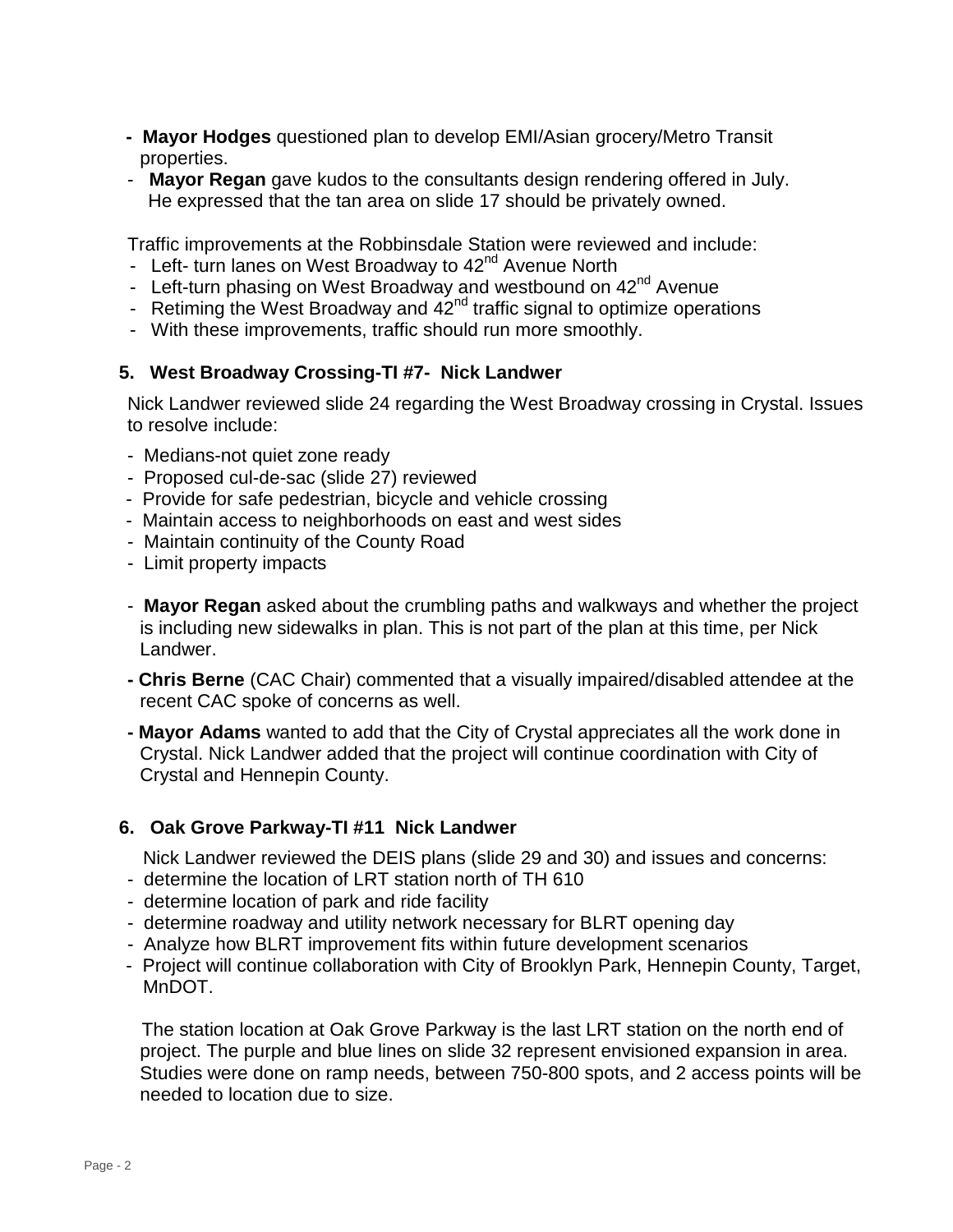- **Chris Berne** voiced concern over downsizing of parking spots and requests design for growth opportunities.

Nick Landwer provided recommendations for the Oak Grove Parkway that include:

- Construct West Broadway with wide center median
- Account for Xcel transmission lines
- Construct Oak Grove Parkway to from Target Campus to 101<sup>st</sup> west of OMF
- Construct Main Street and intersection to ramp
- Construct road west of Park and Ride from Oak Grove Parkway to Main Street
- Develop cost participation scenario for roadway improvements

# **7. OMF Location-TI #12 -Alicia Vap**

Alicia reviewed the DEIS plan (slide 38) which included two OMF locations; one at 93<sup>rd</sup> Avenue North and one at 101<sup>st</sup> Avenue North/Winnetka. Private development on 93<sup>rd</sup> Avenue North eliminated this location.

- Property at 101<sup>st</sup> Ave North/Winnetka analyzed
- recommended location considered preserving property for future development, avoiding wetlands, and avoiding park and trail impacts
- size-initially proposed 14.25 acre site
- reduced footprint by tightening track radius, realigning internal functions, and eliminating ring road
- Recommendation –location near 101<sup>st</sup> Avenue North and new Xylon Avenue North in North/South orientation
- continue to work with City on design coordination

- **Mayor Lunde** thanked the Project staff, and Hennepin County for the design and consult ideas for what is good for the area. He said he has said no to many things, but appreciates all the work put into the design and planning.

#### **8. Freight Rail Update-Ryan Wilson**

Ryan Wilson provided an update on BNSF Coordination with the project.

- Continuing dialogue with BNSF regarding use of corridor
- BPO must propose improvements consistent with BNSF Commuter Principles (details presented on slide 44)
- Ryan Wilson discussed the Monticello subdivision (36<sup>th</sup> Avenue North) and the conflicts.

- Standards to meet BNSF requirements are applied across the country. How to apply to this project-no BNSF commitments yet.

**-Commissioner Harris** asked if BNSF would install tracks prior to the BLRT project start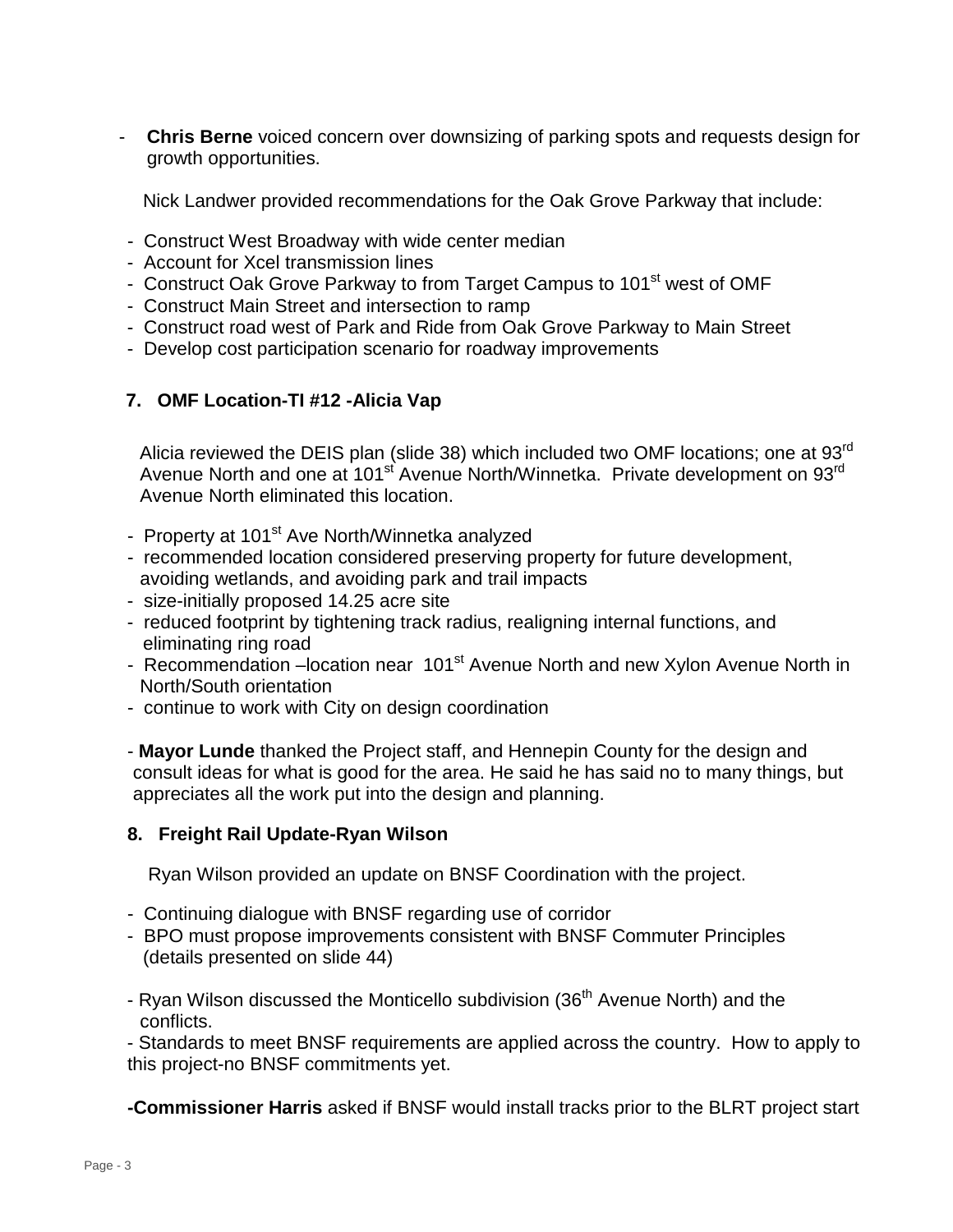and how would that affect the project? Ryan stated that the BNSF is aware of our timeline and understands it.

- **Commissioner Murphy** asked the project would be able to purchase 50 ft of ROW that is in question, or sell the easement. Per Ryan Wilson, there is no discussion at this point.
- Dan Soler added we cannot propose a purchase of the property in question. Federal dollars would not be allowed; he also stated we don't need the 50 ft on the west side of tracks.
- **Commissioner Adams** stated concerns over the plans and track issue in Crystal (36<sup>th</sup> Avenue North).
- **Commissioner Forney** stated the Park Board also has concerns in this area.
- **Chair Duininck** asked how many trains use this track per week and Dan Soler responded with 4-5 trains per week.

Dan Soler presented slides on locations with poor soil suitability.

- Located commonly on BNSF corridor from TH 55 to 36<sup>th</sup> Avenue North
- Geotechnical explorations found peat, organic clay, and soft clay often at significant depth
- Range of soil stabilization techniques necessary to support LRT and freight in some locations
- Conventional bridges discussed; Soil stabilization examples were reviewed (engineered columns and pilings-slides 48-50)
- **Commissioner Harris** questioned the underground utility lines in Golden Valley and if there had been communications with the utilities.
- **Commissioner Johnson** commented on the Golden Valley pond bridge and the range of techniques/structures.

# **9. Environmental Update**

Kathryn reviewed the bridge structures and avoiding flood plain impacts.

- Environmental update on Sochacki Park and the potential for temporary impacts during construction were reviewed.
- Kathryn reviewed slide 54 of Sochacki Park and the proposed construction, access and staging that could affect the northern segment of the park, but leaving access to the southern portion of the park.

Next steps for Sochacki Park:

- Continue to engage MnDNR and NPS to complete section 6(f) of process
- Engage park stakeholders and users
- Identify options for construction us (if allowed) These options include:
- Limitations on type and duration of activities
- Commitments to maintain access for park users